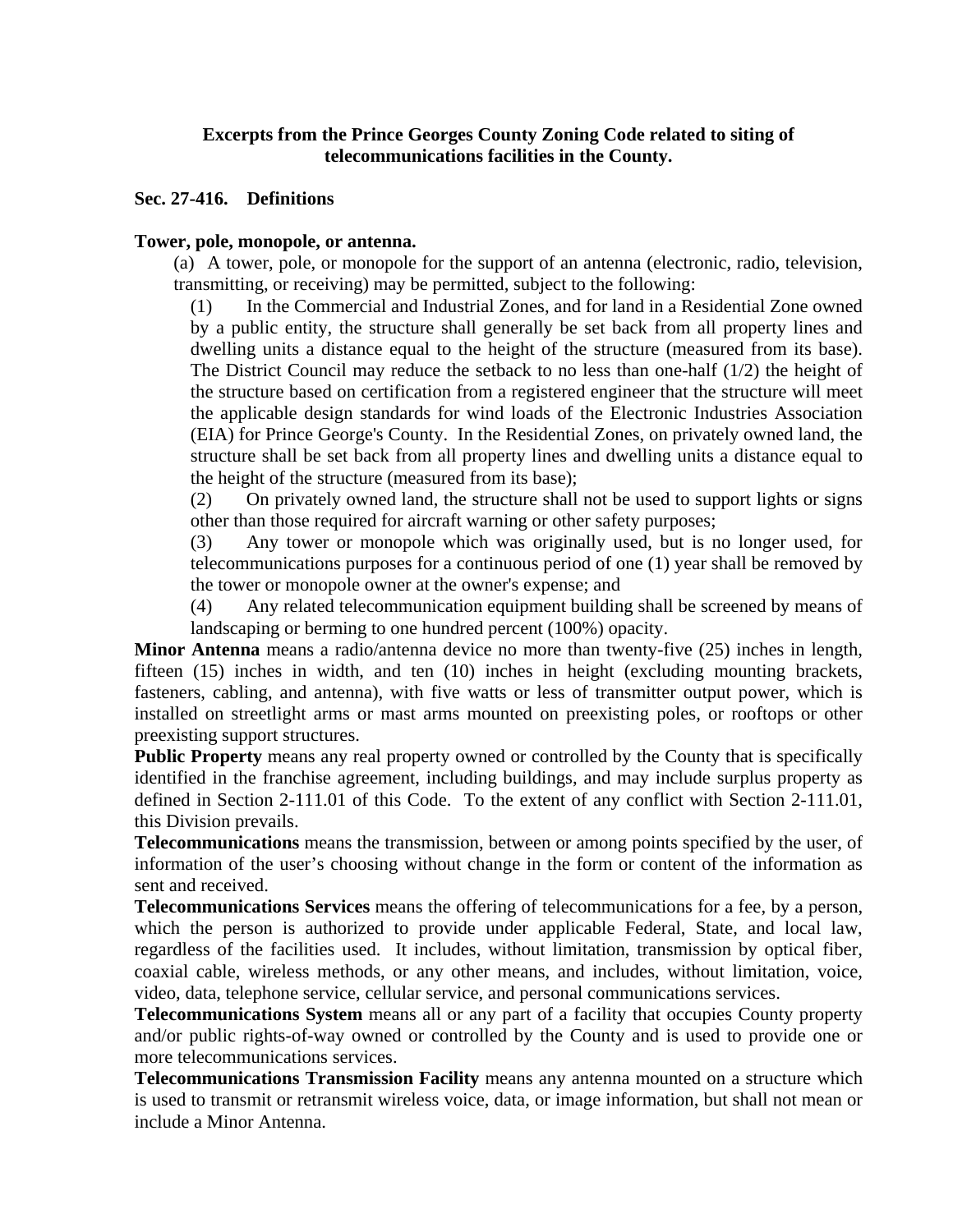**Telecommunications Transmission Facility Coordinator** means the person responsible for:

(A) The preparation of a master plan for the erection of telecommunications transmission facilities;

(B) The coordination of applications for the erection of telecommunications transmission facilities in the County; and

(C) Such approval by the County as required by provisions of County law other than this definition.

**Wireless communication system** means all or any part of a facility that is licensed by the Federal Communications Commission under Title 47, Code of Federal Regulations, Parts 20, 22, 24, 90, or 101, and is located in whole or in part on public property and/or public rights-of-way and is used to provide one or more telecommunications services.

# **SUBDIVISION 2. HEIGHT.**

#### **Sec. 27-117. Structures excluded from height control.**

 The height limits set forth in this Subtitle shall not apply to belfries, chimneys, cupolas, domes, flagpoles, flues, monuments, radio towers, television antennas, spires, bulkheads, elevators, or similar structures.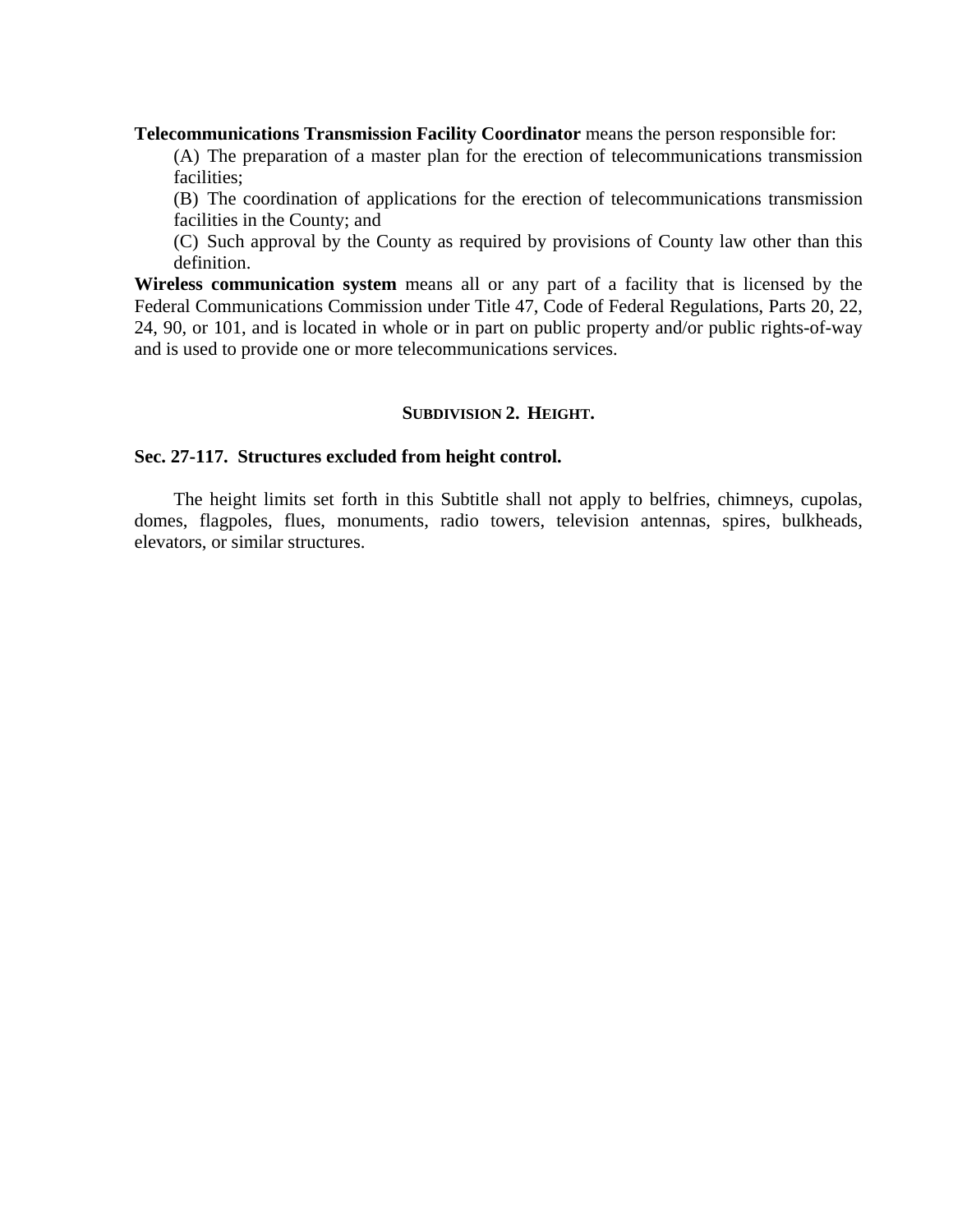#### RESIDENTIAL

# **Sec. 27-445.04. Antennas, monopoles, and related equipment buildings for wireless telecommunications.**

 (a) Antennas, monopoles, and related equipment buildings permitted (P) in the Table of Uses shall be subject to the following requirements:

(1) The antenna shall comply with the following standards:

 (A) Unless otherwise prohibited below, it shall be concealed within the opaque exterior of a structure or be attached to a public utility, radio, television, or telecommunications broadcasting tower/monopole; a light pole; a multifamily dwelling at least five (5) stories in height; a structure owned by a municipality, the Board of Education for Prince George's County, or by Prince George's County; or a structure owned and primarily used by a government agency that is exempt from the requirements of this Subtitle;

 (B) It shall not extend more than fifteen (15) feet above the height of the tower or structure to which it is attached;

- (C) It shall not exceed the following dimensions:
	- (i) Twenty (20) feet in length and seven (7) inches in diameter for whips;
	- (ii) Ten (10) feet in length and two (2) feet in width for panels;
	- (iii) Seven (7) feet in length and one (1) foot in diameter for cylinders; or
	- (iv) Seven (7) feet in diameter for parabolic dishes; and

 (D) On privately owned land, it shall not support lights or signs unless required for aircraft warning or other safety reasons.

 (2) The related telecommunications equipment building or enclosure shall comply with the following standards:

 (A) It shall not exceed five hundred sixty (560) square feet of gross floor area or twelve (12) feet in height;

 (B) The building or enclosure shall be screened by means of landscaping or berming to one hundred percent (100%) opacity from any adjoining land in a Residential Zone (or land proposed to be used for residential purposes on an approved Basic Plan for a Comprehensive Design Zone, or any approved Conceptual or Detailed Site Plan);

 (C) When attached to an existing building, it shall match the construction material and color(s) of that building;

 (D) When constructed as a freestanding building, it shall be constructed of brick and its design shall coordinate with the design of any existing main building on the same lot or on an adjoining lot; and

 (E) The building or enclosure shall be unmanned, with infrequent (four (4) or fewer per year) visits by maintenance personnel, and with access and parking for no more than one (1) vehicle.

(3) The monopole shall comply with the following standards:

 (A) The maximum height shall be one hundred ninety-nine (199) feet when located on public property or one hundred (100) feet when located on all other properties;

 (B) For privately owned land, the minimum setback from all adjoining land and dwelling units shall be equal to the height of the structure measured from its base; for publicly owned land, the minimum setback shall be one-half (1/2) of the height of the structure measured from the base to the adjoining property lines;

 (C) On privately owned land, the structure shall not support lights or signs unless required for aircraft warning or other safety reasons;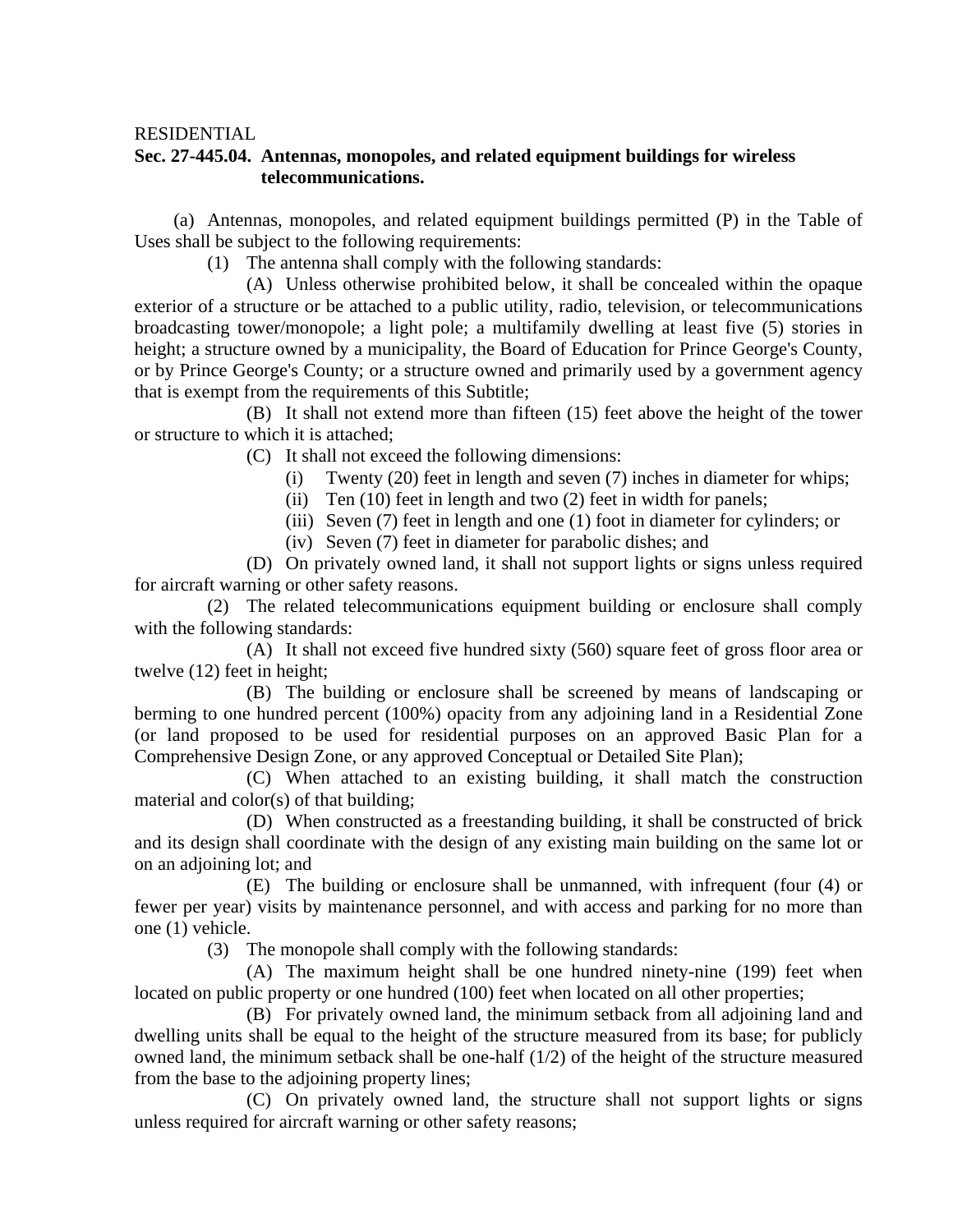(D) The structure shall be designed, galvanized, and/or painted in a manner which is harmonious with surrounding properties;

 (E) The applicant shall provide certification from a registered engineer that the structure will meet the applicable design standards for wind loads of the Electronic Industries Association (EIA) for Prince George's County; and

 (F) Any monopole which is no longer used for telecommunications purposes for a continuous period of one (1) year shall be removed by the monopole owner at owner's expense. (CB-61-1988; CB-81-1993; CB-123-1994; CB-103-1997; CB-13-1998; CB-65-2000)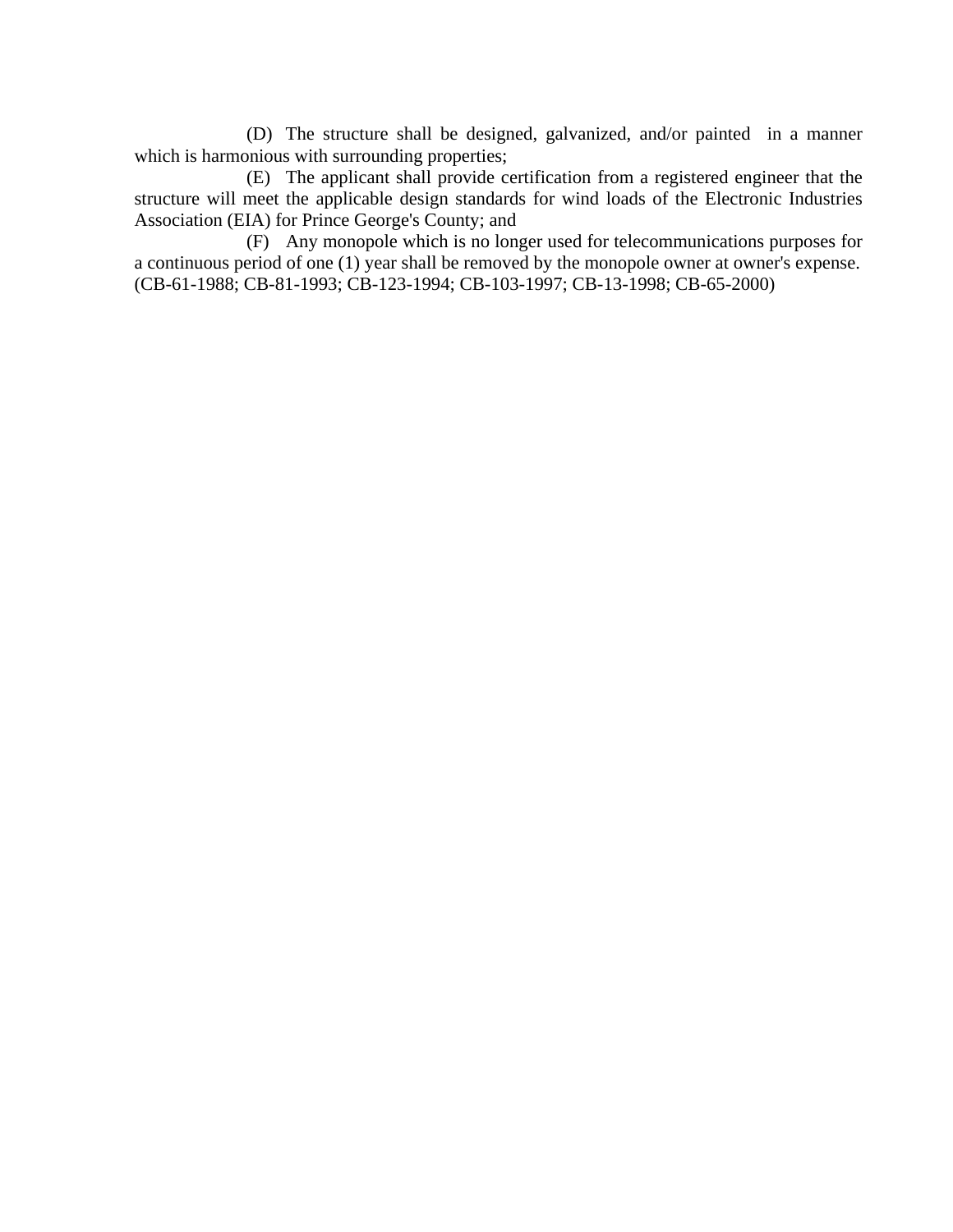# **COMMERCIAL**

### **Sec. 27-464.03. Wireless telecommunications facilities.**

 (a) Monopoles, antennas, and related equipment buildings for wireless telecommunications facilities permitted (P) in the Table of Uses shall be subject to the following requirements:

(1) The antenna shall comply with the following standards:

 (A) Unless otherwise prohibited below, it shall be concealed within the opaque exterior of a structure or be attached to a public utility, radio, television, telecommunications, or broadcasting tower/monopole; a light pole; an existing building; a structure owned by a municipality, the Board of Education for Prince George's County, or by Prince George's County; or a structure owned and primarily used by a government agency that is exempt from the requirements of this Subtitle;

 (B) On privately owned land, it shall not support lights or signs unless required for aircraft warning or other safety reasons; and

(C) It shall not exceed the following dimensions:

- (i) Twenty (20) feet in length and seven (7) inches in diameter for whips;
- (ii) Ten (10) feet in length and two (2) feet in width for panels;
- (iii) Seven (7) feet in length and one (1) foot in diameter for cylinders; or
- (iv) Seven (7) feet in diameter for parabolic dishes.

 (2) In order to minimize potential safety problems and to reduce any negative aesthetic impact on nearby properties, the monopole shall comply with the following standards:

(A) The maximum height shall be one hundred fifty (150) feet.

 (B) The minimum setback from adjoining land in any Residential Zone (or land proposed to be used for residential purposes on an approved Basic Plan or any approved Conceptual or Detailed Site Plan) or any dwelling unit shall be a distance equal to the height of the structure measured from the base to the property lines of such residentially zoned property or dwelling unit; otherwise, it shall be setback a minimum of forty (40) feet from any street and twenty (20) feet from any property line.

 (C) The structure shall not support lights or signs unless required for aircraft warning or other safety reasons.

 (D) The structure shall be designed, galvanized, and/or painted in a manner which is harmonious with surrounding properties.

 (E) The applicant shall provide a certification from a registered engineer that the structure will meet the applicable design standards for wind loads of the Electronic Industries Association (EIA) for Prince George's County.

 (F) Any monopole which is no longer used for telecommunications purposes for a continuous period of one (1) year shall be removed by the monopole owner at owner's expense.

 (3) To ensure that the structures do not become a safety hazard once they are no longer in active use, any monopole which is no longer used for a continuous period of six (6) months shall be removed by the monopole owner at owner's expense.

 (4) The related telecommunications equipment building or enclosure shall comply with the following standards:

 (A) It shall not be more than five hundred sixty (560) square feet in gross floor area or twelve (12) feet in height.

 (B) The building or enclosure shall be screened by means of landscaping or berming to one hundred percent (100%) opacity.

(CB-123-1994; CB-102-1997; CB-103-1997; CB-13-1998; CB-65-2000)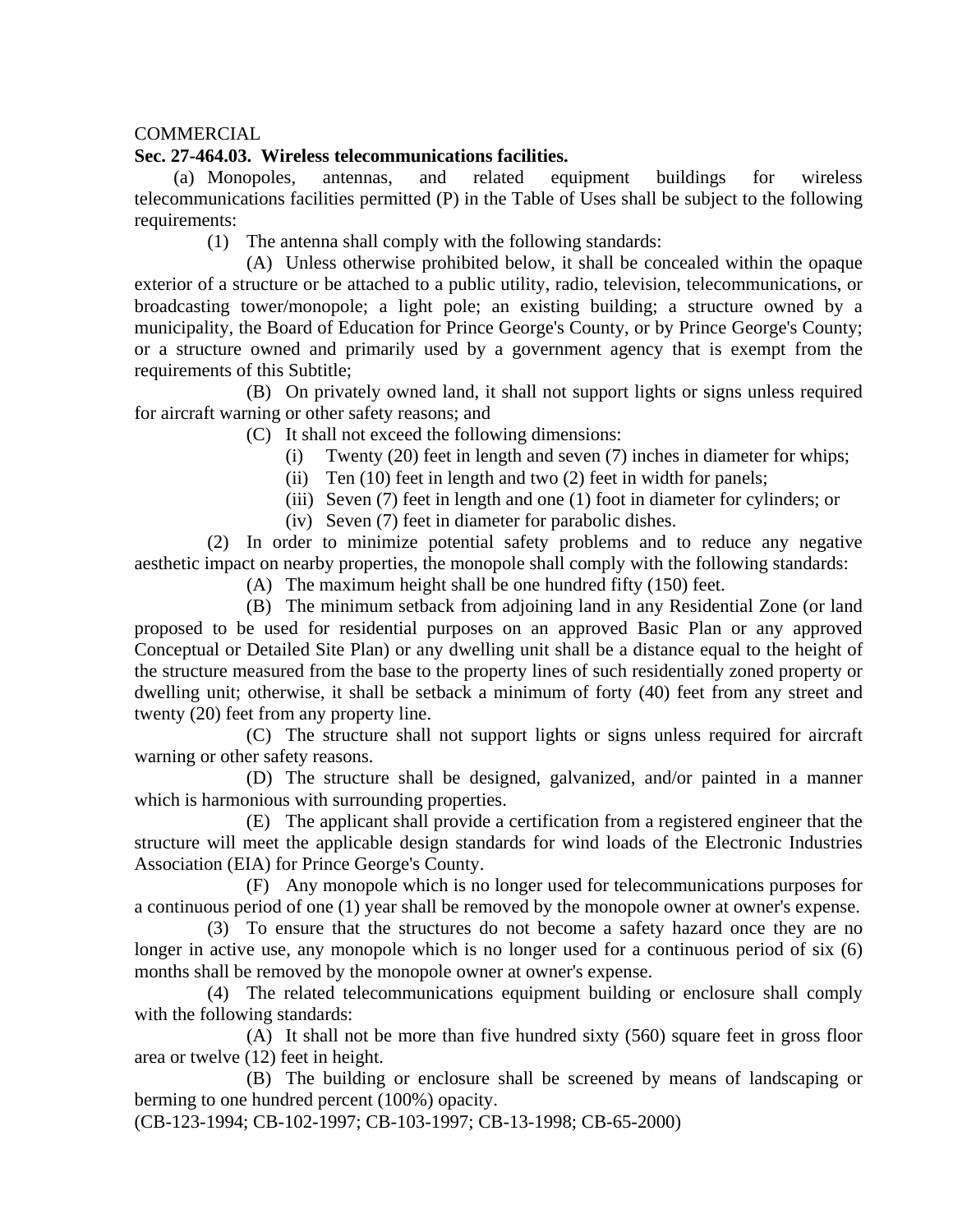### **INDUSTRIAL**

# **Sec. 27-475.06.02. Wireless telecommunications facilities.**

 (a) Antennas, monopoles, and related equipment buildings for wireless telecommunications facilities permitted (P) in the Table of Uses shall be subject to the following requirements:

(1) The antenna shall comply with the following standards:

 (A) It shall be attached to a public utility, radio, television, telecommunications, or broadcasting tower/monopole; a light pole; an existing building; a structure owned by a municipality, the Board of Education for Prince George's County, or by Prince George's County; or a structure owned and primarily used by a government agency that is exempt from the requirements of this Subtitle;

 (B) On privately owned land, it shall not support lights or signs unless required for aircraft warning or other safety reasons;

- (C) It shall not exceed the following dimensions:
	- (i) Twenty (20) feet in length and seven (7) inches in diameter for whips;
	- (ii) Ten (10) feet in length and two (2) feet in width for panels;
	- (iii) Seven (7) feet in length and one (1) foot in diameter for cylinders; or
	- (iv) Seven (7) feet in diameter for parabolic dishes.
- (2) The monopole shall comply with the following standards:
	- (A) The maximum height shall be one hundred seventy-five (175) feet.

 (B) The minimum setback from adjoining land in any Residential Zone (or land proposed to be used for residential purposes on an approved Basic Plan, or any approved Conceptual or Detailed Site Plan) or any dwelling unit shall be a distance equal to the height of the structure measured from the base to the property lines of such residentially zoned property or dwelling unit; otherwise, it shall be set back a minimum of forty (40) feet from any street and twenty (20) feet from any yard.

 (C) On privately owned land, the structure shall not support lights or signs unless required for aircraft warning or other safety reasons.

 (D) The structure shall be designed, galvanized, and/or painted in a manner which is harmonious with surrounding properties.

 (E) The applicant shall provide a certification from a registered engineer that the structure will meet the applicable design standards for wind loads of the Electronic Industries Association (EIA) for Prince George's County.

 (F) Any monopole which is no longer used for telecommunications purposes for a continuous period of one (1) year shall be removed by the monopole owner at owner's expense.

(3) The tower shall comply with the following standards:

(A) The maximum height shall be one hundred seventy-five (175) feet.

 (B) The minimum setback from adjoining land in any Residential Zone (or land proposed to be used for residential purposes on an approved Basic Plan, or any approved Conceptual or Detailed Site Plan) or any dwelling unit shall be a distance equal to the height of the structure measured from the base to the property lines of such residentially zoned property; otherwise, it shall be set back to a minimum of forty (40) feet from any street and twenty (20) feet from any yard.

 (C) On privately owned land, the structure shall not support lights or signs unless required for aircraft warning or other safety reasons.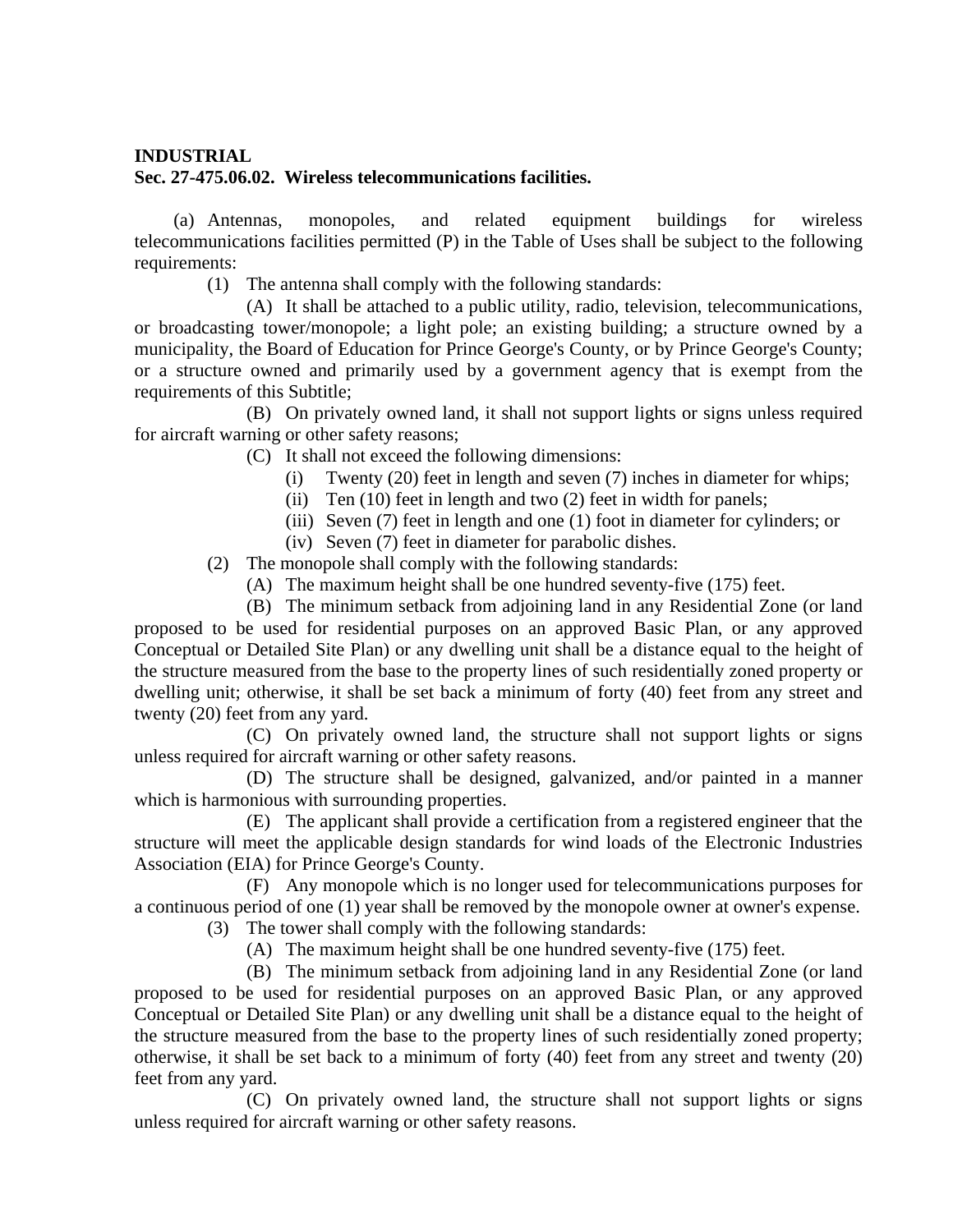(D) The structure shall be designed, galvanized, and/or painted in a manner which is harmonious with surrounding properties.

 (E) The applicant shall provide a certification from a registered engineer that the structure will meet the applicable design standards for wind loads of the Electronic Industries Association (EIA) for Prince George's County.

 (F) Any structure which is no longer used for telecommunications purposes for a continuous period of one (1) year shall be removed by the tower owner at owner's expense.

 (4) The related telecommunications equipment building or enclosure shall comply with the following standards:

 (A) It shall not be more than five hundred sixty (560) square feet in gross floor area or twelve (12) feet in height.

 (B) The building or enclosure shall be screened by means of landscaping or berming to one hundred percent (100%) opacity.

(CB-123-1994; CB-103-1997; CB-13-198; CB-65-2000)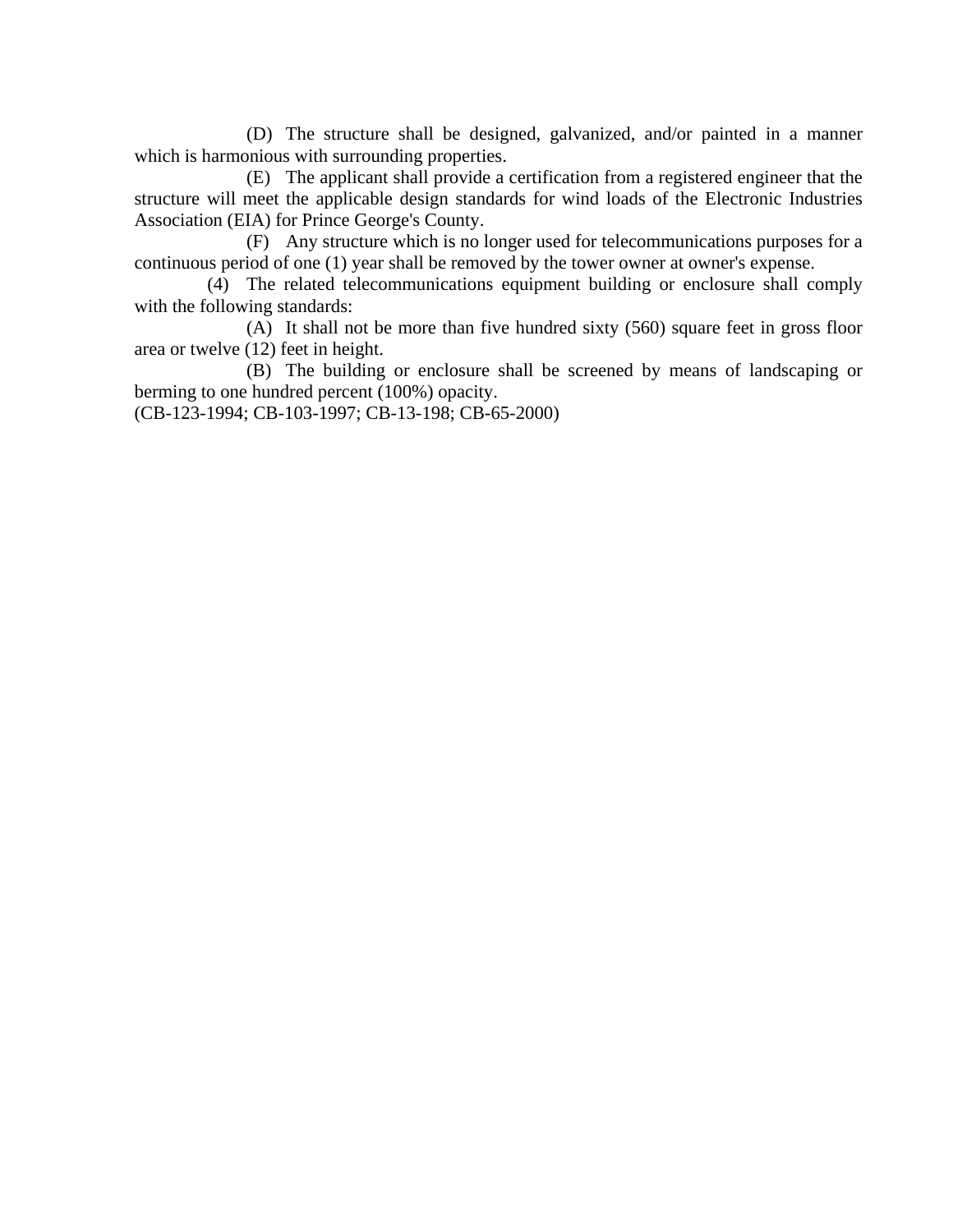### PLANNED COMMUNITY ZONES

#### **Sec. 27-541.01.02. Wireless telecommunications facilities.**

 (a) Antennas and related equipment building permitted (P) in the Table of Uses shall be subject to the following requirements:

(1) The antenna shall comply with the following standards:

 (A) It shall be concealed within the opaque exterior of a structure or be attached to a public utility tower, a multifamily dwelling at least five (5) stories in height, a structure owned by Prince George's County, or a structure owned and primarily used by a government agency that is exempt from the requirements of this Subtitle;

(B) It shall not be attached to a public school or library;

- (C) It shall not exceed the following dimensions:
	- (i) Twenty (20) feet in length and seven (7) inches in diameter for whips;
	- (ii) Ten (10) feet in length and two (2) feet in width for panels;
	- (iii) Seven (7) feet in length and one (1) foot in diameter for cylinders; or
	- (iv) Seven (7) feet in diameter for parabolic dishes;

 (D) It shall not extend more than fifteen (15) feet above the height of the tower or structure to which it is attached; and

 (E) It shall not support lights or signs unless required for aircraft warning or other safety reasons.

 (2) The related telecommunications equipment building or enclosure shall comply with the following standards:

 (A) It shall not exceed five hundred sixty (560) square feet of gross floor area or twelve (12) feet in height;

 (B) The building or enclosure shall be screened by means of landscaping or berming which is deemed by the Planning Board (or its authorized representative) to be adequate to screen fifty percent (50%) of the building from any adjoining land in a Residential Zone (or land proposed to be used for residential purposes on an approved Basic Plan for a Comprehensive Design Zone, or any approved Conceptual or Detailed Site Plan);

 (C) When attached to an existing building, it shall match the construction material and color(s) of that building; and

 (D) When constructed as a freestanding building, it shall be constructed of brick and its design shall coordinate with the design of any existing main building on the same lot or on an adjoining lot.

(CB-61-1988; CB-81-1993; CB-65-2000)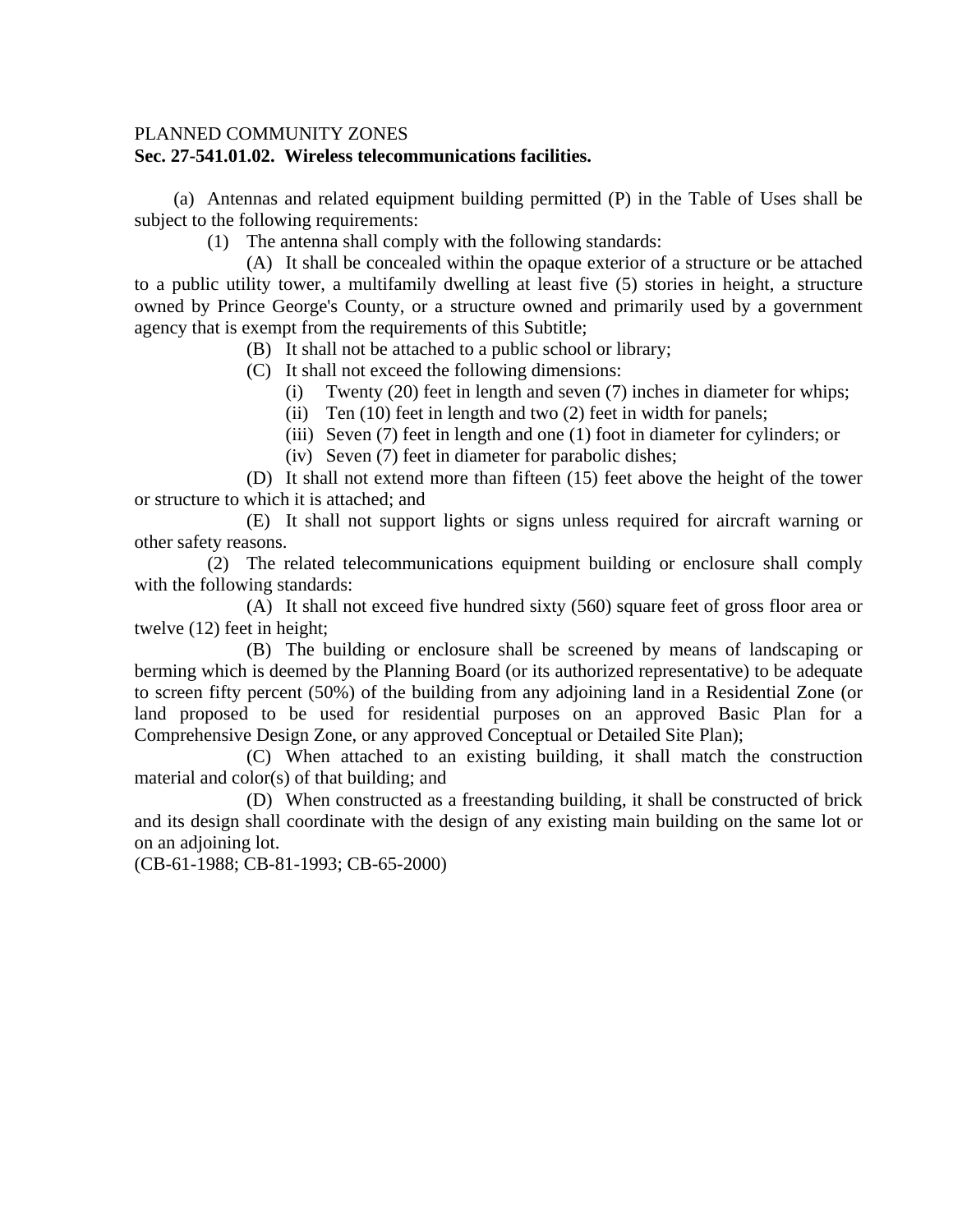# *Mixed Use*

# *DIVISION 3. USES PERMITTED.*

# **Sec. 27-547. Uses permitted.**

 (a) No use shall be allowed in the Mixed Use Zones, except as provided for in the Table of Uses. In the table, the following applies:

(1) The letter "P" indicates that the use is permitted in the zone indicated.

 (2) The letters "SE" indicate that the use is permitted, subject to the approval of a Special Exception in accordance with Part 4 of this Subtitle.

(3) The letters "PA" indicate that the use is permitted, subject to the following:

(A) There shall be no entrances to the use directly from outside the building;

 (B) No signs or other evidence indicating the existence of the use shall be visible from the outside of the building, other than a business identification sign lettered on a window. The sign shall not exceed six (6) square feet in area; and

(C) The use is secondary to the primary use of the building;

(4) The letters "PB" indicate that the use is permitted, subject to the following:

 (A) The use shall be related to, dependent on, and secondary to a principal use on the premises;

(B) The use shall be located on the same record lot as the principal use;

 (C) The use shall not be located within a building not occupied by the principal use; and

 (D) The floor area of any building (and the land area occupied by any structure other than a building) devoted to the use shall not exceed an area equal to forty-five percent (45%) of the gross floor area of the building within which the principal use is located.

 (5) The letters "SP" indicate that the use is permitted subject to the approval of a Special Permit, in accordance with Section 27-239.02.

 (6) The letter "X" or a blank (unless otherwise clear from the context) indicates that the use is prohibited.

(7) All uses not listed are prohibited.

 (8) Whenever the table refers to an allowed use, that use is either permitted (P), permitted by Special Exception (SE), permitted by Special Permit (SP), or permitted as a (PA) or (PB) use, as accordingly listed in the zone in which it is allowed.

(CB-23-1988; CB-2-1994)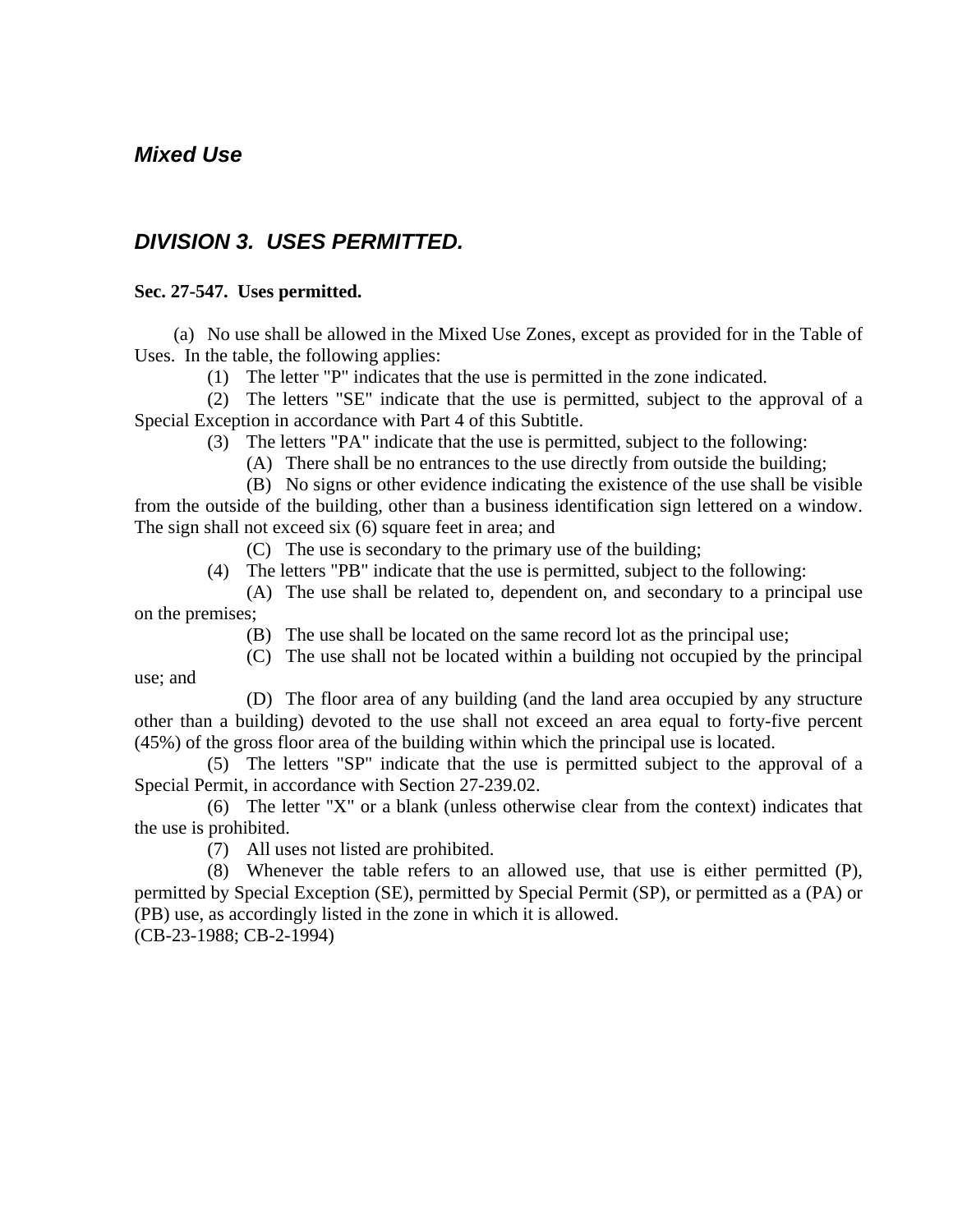# Use for M-U-TC zone

| Tower, pole, or antenna (electronic, radio, or television, transmitting or receiving), except a<br>satellite dish antenna: |           |
|----------------------------------------------------------------------------------------------------------------------------|-----------|
| (A) Freestanding for commercial or noncommercial purposes, not exceeding 100 feet<br>above ground level                    | Р         |
| (B) Freestanding for commercial or noncommercial purposes, exceeding 100 feet above<br>ground level                        | <b>SE</b> |
| (C) Attached to a roof for commercial purposes, not exceeding 40 feet above the height of<br>the building                  | Р         |
| (D) Attached to a roof for commercial purposes, exceeding 40 feet above the height of the<br>building<br>$(CB-123-1994)$   | <b>SP</b> |